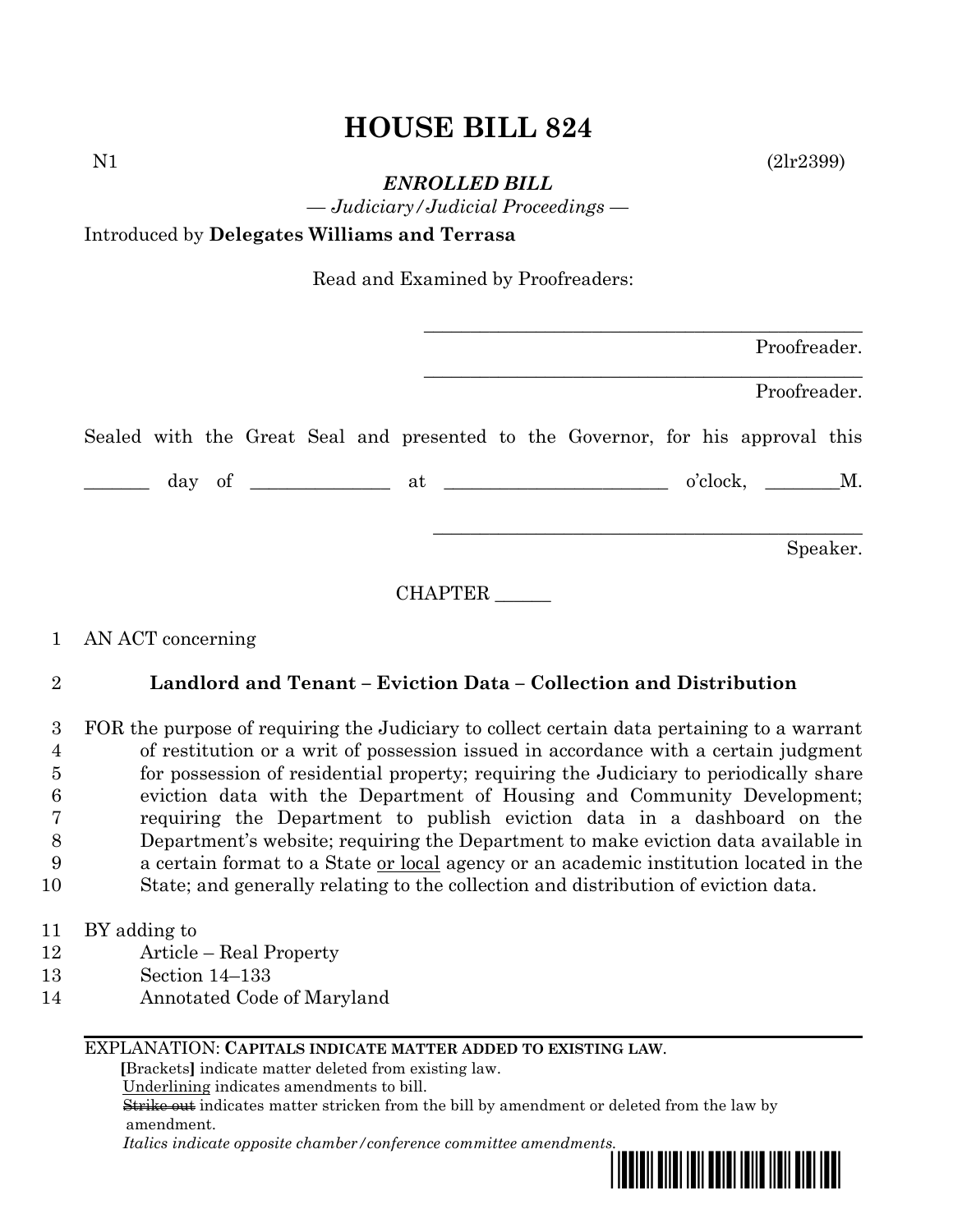|                            | $\overline{2}$<br><b>HOUSE BILL 824</b>                                                                                                                                                                                                                                                                       |  |  |  |  |  |  |  |  |  |
|----------------------------|---------------------------------------------------------------------------------------------------------------------------------------------------------------------------------------------------------------------------------------------------------------------------------------------------------------|--|--|--|--|--|--|--|--|--|
| $\mathbf{1}$               | (2015 Replacement Volume and 2021 Supplement)                                                                                                                                                                                                                                                                 |  |  |  |  |  |  |  |  |  |
| $\overline{2}$<br>3        | SECTION 1. BE IT ENACTED BY THE GENERAL ASSEMBLY OF MARYLAND,<br>That the Laws of Maryland read as follows:                                                                                                                                                                                                   |  |  |  |  |  |  |  |  |  |
| $\overline{4}$             | <b>Article – Real Property</b>                                                                                                                                                                                                                                                                                |  |  |  |  |  |  |  |  |  |
| 5                          | $14 - 133.$                                                                                                                                                                                                                                                                                                   |  |  |  |  |  |  |  |  |  |
| 6<br>7                     | (1)<br>(A)<br>IN THIS SECTION THE FOLLOWING WORDS HAVE THE MEANINGS<br>INDICATED.                                                                                                                                                                                                                             |  |  |  |  |  |  |  |  |  |
| $8\,$<br>9                 | "DEPARTMENT" MEANS THE DEPARTMENT OF HOUSING AND<br>(2)<br><b>COMMUNITY DEVELOPMENT.</b>                                                                                                                                                                                                                      |  |  |  |  |  |  |  |  |  |
| 10<br>11<br>12<br>13<br>14 | "EVICTION DATA" MEANS, FOR EACH WARRANT OF RESTITUTION<br>(3)<br>OR WRIT OF POSSESSION ISSUED IN ACCORDANCE WITH A JUDGMENT FOR<br>POSSESSION OF RESIDENTIAL PROPERTY ENTERED UNDER TITLE 7, SUBTITLE 1 OF<br>THIS ARTICLE, §§ 8-401 THROUGH 8-402.2 OF THIS ARTICLE, OR § 14-132 OF THIS<br><b>SUBTITLE:</b> |  |  |  |  |  |  |  |  |  |
| 15<br>16                   | (I)<br>THE COUNTY, AND ZIP CODE, AND CENSUS TRACT OF THE<br><b>SUBJECT PREMISES;</b>                                                                                                                                                                                                                          |  |  |  |  |  |  |  |  |  |
| 17                         | THE DATE OF EXECUTION OF THE WARRANT OR WRIT; AND<br>(II)                                                                                                                                                                                                                                                     |  |  |  |  |  |  |  |  |  |
| 18<br>19                   | THE TYPE OF ACTION FROM WHICH THE WARRANT OR WRIT<br>(III)<br>WAS ISSUED.                                                                                                                                                                                                                                     |  |  |  |  |  |  |  |  |  |
| 20<br>21<br>22<br>$23\,$   | EVERY 2 WEEKS EACH MONTH, THE JUDICIARY SHALL COLLECT,<br>(B)<br>COMPILE, AND SHARE COMPLETE EVICTION DATA FROM THE IMMEDIATELY<br>PRECEDING 2 WEEK PERIOD MONTH WITH THE DEPARTMENT IN THE MANNER<br>REQUIRED BY THE DEPARTMENT.                                                                             |  |  |  |  |  |  |  |  |  |
| 24                         | (C) THE DEPARTMENT SHALL:                                                                                                                                                                                                                                                                                     |  |  |  |  |  |  |  |  |  |
| 25<br>26                   | (1)<br>ORGANIZE AND FORMAT THE DATA RECEIVED<br><b>UNDER</b><br>SUBSECTION (B) OF THIS SECTION;                                                                                                                                                                                                               |  |  |  |  |  |  |  |  |  |
| $27\,$<br>$28\,$           | PUBLISH THE DATA IN A DATA DASHBOARD ON THE<br>(2)<br>DEPARTMENT'S WEBSITE AND UPDATE THE DASHBOARD MONTHLY;                                                                                                                                                                                                  |  |  |  |  |  |  |  |  |  |
| 29<br>30                   | MAKE THE DATA AVAILABLE <del>ON REQUEST BY A STATE AGENCY OR</del><br>(3)<br>AN ACADEMIC INSTITUTION LOCATED IN THE STATE FOR DOWNLOAD IN OPEN DATA                                                                                                                                                           |  |  |  |  |  |  |  |  |  |